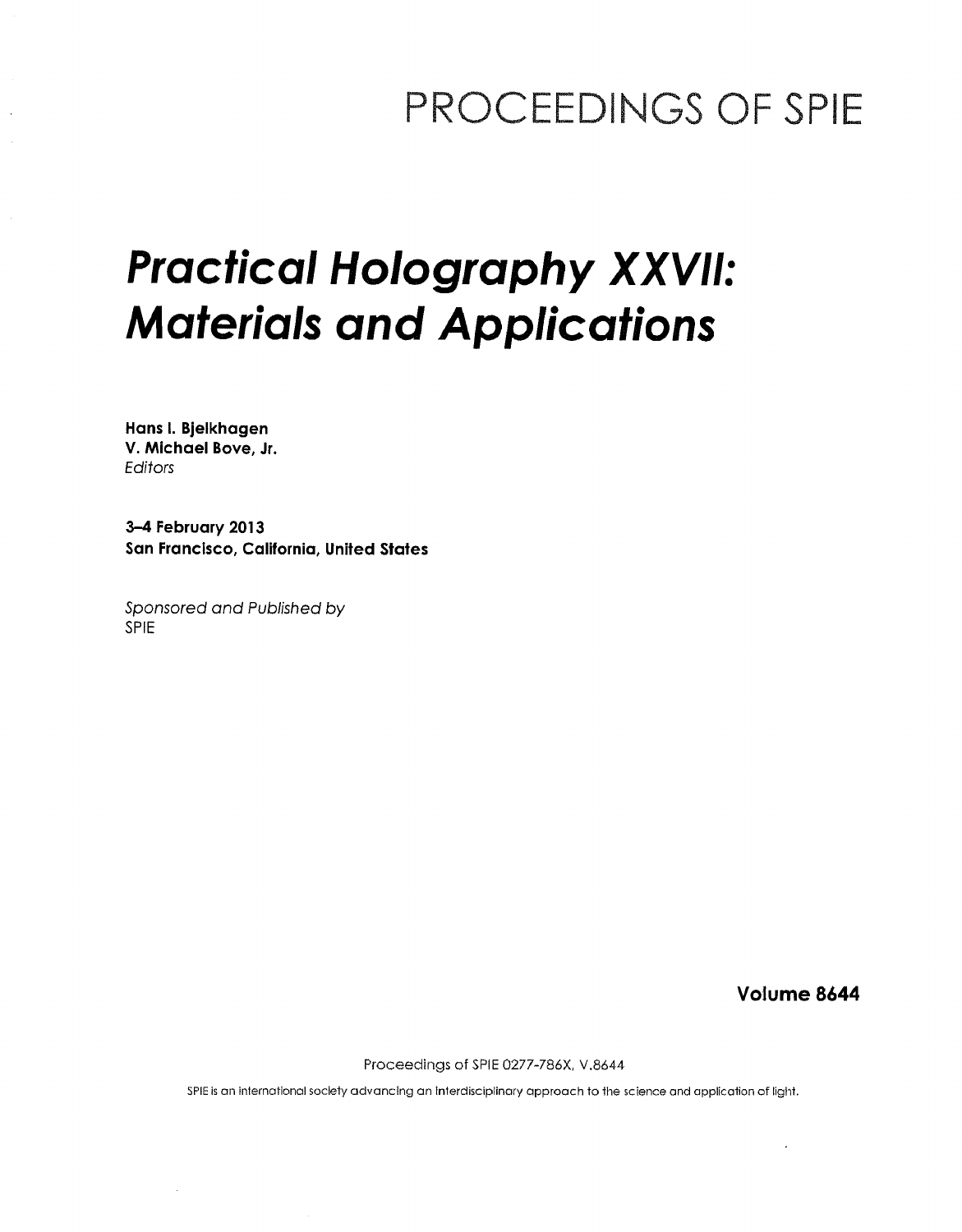### **Contents**

- ix Conference Committee
- xi Introduction
- xiii Group IV photonics for the mid infrared (Plenary Paper) [8629-1J R. Soref, The Univ. of Massachusetts at Boston (United States)
- xxix Light in <sup>a</sup> twist: optical angular momentum (Plenary Paper) [8637-2] M. J. Padgett, Univ. of Glasgow (United Kingdom)

#### SESSION <sup>1</sup> MATERIALS AND PROCESSES <sup>I</sup>

- 8644 02 Non-Bragg diffraction orders in holographic recording and its application to one-shot phase-shifting holographic interferometry [8644-1] P. P. Banerjee, G. Nehmetallah, U. Abeywickrema, Univ. of Dayton (United States); S. F. Lyuksyutov, Univ. of Akron (United States); N. Kukhtarev, Alabama A&M Univ. (United States)
- 8644 04 Three dimensional (3D) parallel processing holographic lithography using femtosecond laser pulse [8644-3] A. Fauzi, S.-J. Kim, Chungbuk National Univ. (Korea, Republic of); J.-R. Jung, Suwon Science College (Korea, Republic of); S.-H. Jeon, Univ. of Incheon (Korea, Republic of); N. Kim, Chungbuk National Univ. (Korea, Republic of)
- 8644 05 Versatile phase stabilization technique for holographic recording of large aperture volume Bragg gratings [8644-4] D. B. Ott, I. B. Divliansky, M. A. SeGall, L. B. Glebov, CREOL, The College of Optical Sciences, Univ. of Central Florida (United States)

#### SESSION <sup>2</sup> MATERIALS AND PROCESSES II

- 8644 06 Collimating beam shaper for holography and interferometry [8644-5] A. Laskin, V. Laskin, AdIOptica Optical Systems GmbH (Germany)
- 8644 <sup>07</sup> One-step 3D full-colour and achromatic transmission holograms digitally printed using a 440nm pulsed laser for embossed applications [8644-7] S. Zacharovas, A. Nikolskij, Geola Digital uab (Lithuania); R. Bakanas, Geola Digital uab (Lithuania) gnd Kaunas Univ. of Technology (Lithuania); D. Brotherton-Ratcliffe, Geola Technologies Ltd. (United Kingdom)
- 8644 <sup>08</sup> The effect of aberrated recording beams on reflecting Bragg gratings [8644-8] M. SeGall, D. Ott, I. Divliansky, L. B. Glebov, CREOL, The College of Optical Sciences, Univ. of Central Florida (United States)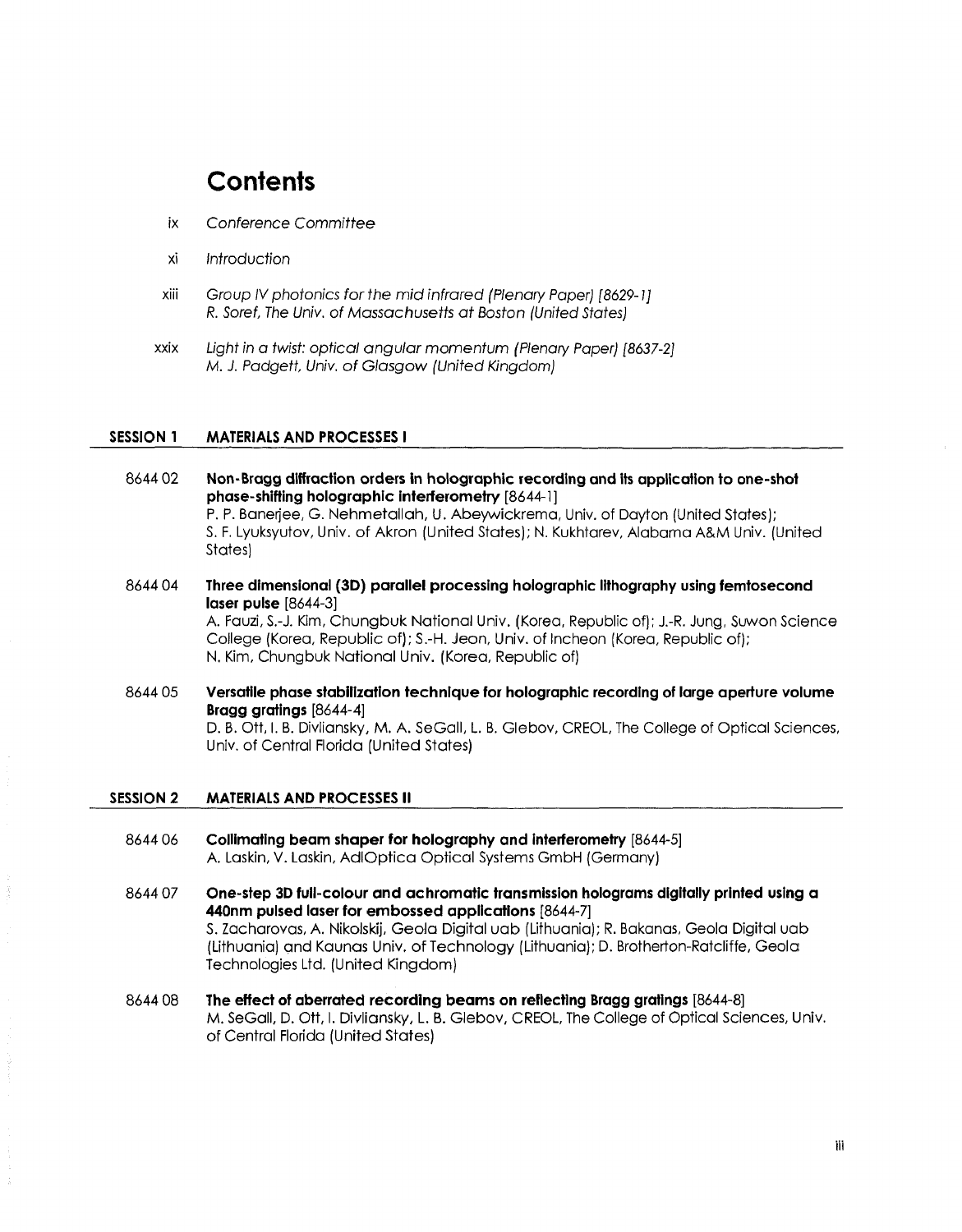#### SESSION <sup>3</sup> DIGITAL HOLOGRAPHY <sup>I</sup>

- 8644 09 Development of full-color full-parallax digital 3D holographic display system and its prospects (Invited Paper) [8644-9] X. Xu, X. Liang, Y. Pan, R. Zheng, Z. A. Lum, P. P. Mar Yi Lwin, S. Solanki, A\*STAR-Data Storage Institute (Singapore)
- 8644 0A Study of a holographic TV system based on multi-view images and depth maps [8644-10] T. Senoh, Y. Ichihashi, R. Oi, H. Sasaki, K. Yamamoto, National Institute of Information and Communications Technology (Japan)
- 8644 OB Real-time reconstruction of digital holograms with GPU [8644-11] M. Dogar, H. A. ilhan, M. Ozcan, Sabanci Univ. (Turkey)
- 8644 0C Autofocusing in digital holography [8644-12] H. A. ilhan, M. Dogar, M. Gzcan, Sabanci Univ. (Turkey)

#### SESSION 4 DIGITAL HOLOGRAPHY II

- 8644 0D Realistic 3D image reconstruction in CGH with Fourier transform optical system [8644-13] T. Ichikawa, Hokkaido Univ. (Japan); K. Yamaguchi, Tokyo Univ. of Science (Japan); Y. Sakamoto, Hokkaido Univ. (Japan)
- 8644 0E Using electronic holography to generate speckle-free and shaded reconstructed images [8644-14]

T. Kurihara, Y. Takaki, Tokyo Univ, of Agriculture and Technology (Japan)

- 8644 OF Large-pixel-count hologram data processing for holographic 3D display [8644-15] Y. Pan, X. Xu, X. Liang, Z. A. Lum, R. Zheng, P. P. Mar Yi Lwin, A\*STAR-Data Storage Institute (Singapore)
- <sup>8644</sup> 0G Calculation technique for a holographic stereogram generation from multi-view images [8644-16] K. Ikeda, Y. Takaki, Tokyo Univ. of Agriculture and Technology (Japan)
- 8644 OH Progress in updatable photorefractive polymer-based holographic displays via direct optical writing of computer-generated fringe patterns [8644-17] S. Jolly, J. Barabas, D. Smalley, V. M. Bove Jr., MIT Media Lab. (United States)

#### SESSION 5 APPLICATIONS I

8644 01 Holofos: an optimized LED illumination system for color reflection holograms display [8644-19] A. Sarakinos, N. Zervos, A. Lembessis, Hellenic Institute of Holography (Greece)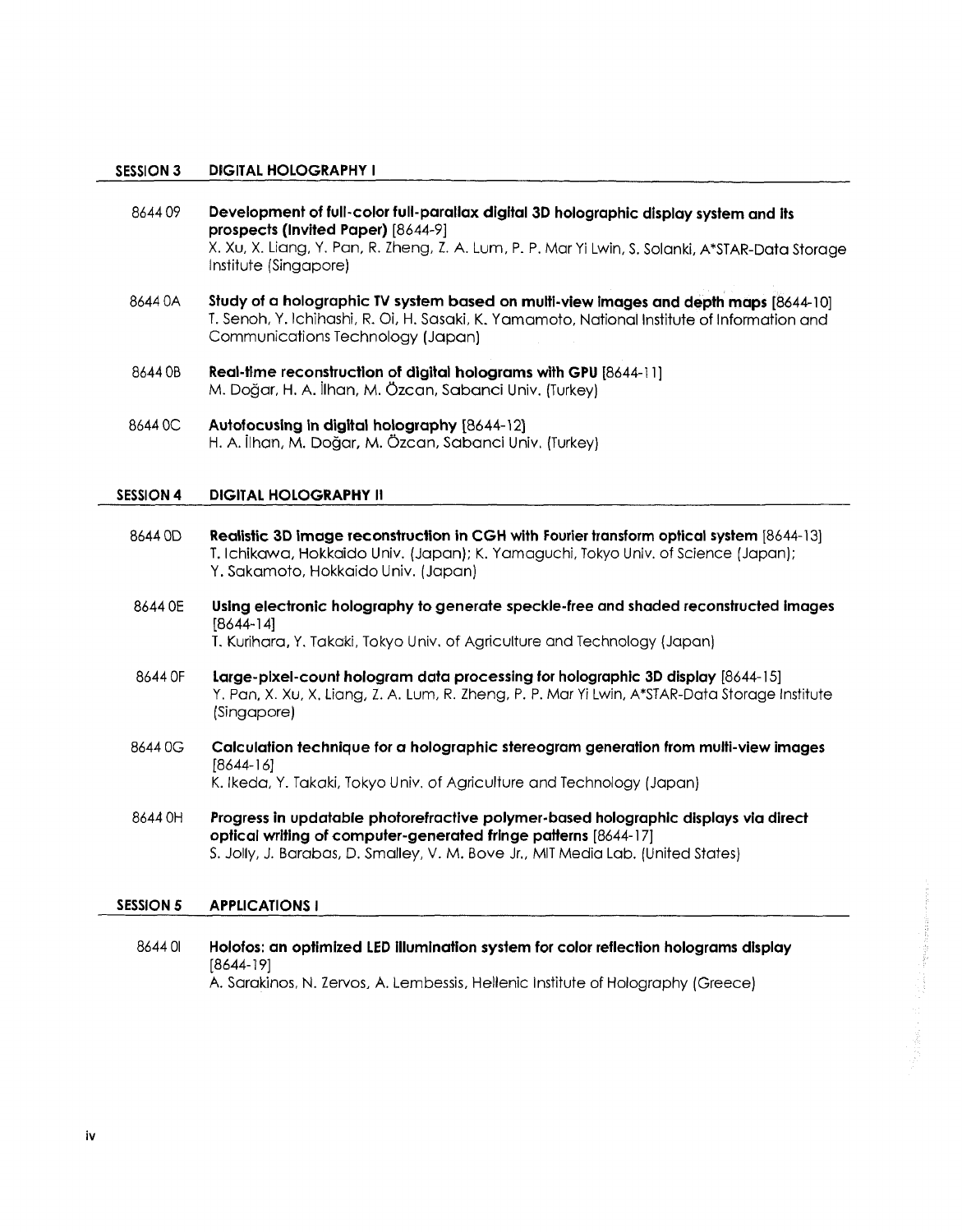#### 8644 OJ Quantitative phase noise in a two-color low coherence digital holographic microscope [8644-20]

Z. Monemhaghdoust, Ecole Polytechnique Federale de Lausanne (Switzerland); F. Montfort, Ecole Polytechnique Federale de Lausanne (Switzerland) and Lyncee Tec SA (Switzerland); Y. Emery, Lyncée Tec SA (Switzerland); C. Depeursinge, Lyncée Tec SA (Switzerland) and Ecole Polytechnique Federale de Lausanne (Switzerland); C. Moser, Ecole Polytechnique Fédérale de Lausanne (Switzerland)

8644 OK Holographic elements and holographic techniques used in photonics [8644-21 ] G. L. Heidt, D. Speer, Wasatch Photonics, Inc. (United States)

#### SESSION 6 APPLICATIONS II

- 8644 OL Color holography: recent improvements and applications (Invited Paper) [8644-18] H. I. Bjelkhagen, Hansholo Consulting Ltd. (United Kingdom)
- <sup>8644</sup> 0M A real-space interactive holographic display based on <sup>a</sup> large-aperture HOE [8644-46] J. Khan, Holoxica Ltd. (United Kingdom) and Heriot-Watt Univ. (United Kingdom); C. Can, Holoxica Ltd. (United Kingdom); A. Greenaway, Heriot-Watt Univ. (United Kingdom); I. Underwood, The Univ. of Edinburgh (United Kingdom)

#### SESSION 7 HOLOGRAPHY, PERCEPTION AND ART

- 8644 0Q Assembling a holographic scene [8644-45] M. Mrongovius, Ctr. for the Holographic Arts (United States) and Academy of Media Arts (Germany)
- 8644 OR The hologram as a space of illusion [8644-27] R, M. Oliveira, Univ. of Aveiro (Portugal)
- 8644 OS Time cognition: inside and outside the holographic space [8644-28] I. Azevedo, Univ. School of Arts of Coimbra (Portugal), Univ. of Porto (Portugal), and De Montfort Univ. (United Kingdom); M. Richardson, De Montfort Univ. (United Kingdom); L. M. Bernardo, Univ. of Porto (Portugal)

#### POSTER SESSION

- 8644 0W Short-wave boundary of applicability of relief-phase reflecting holograms on a thin film of a chalcogenide glassy semiconductor [8644-31] S. N. Koreshev, National Research Univ. of Information Technologies, Mechanics and Optics (Russian Federation); V. P. Ratushnyi, HoloGrate, JSC (Russian Federation)
- 8644 OX Direct fringe printer for computer-generated holograms: improvement of printing speed [8644-32]

H. Yoshikawa, T. Yamaguchi, S. Kajiro, Nihon Univ. (Japan)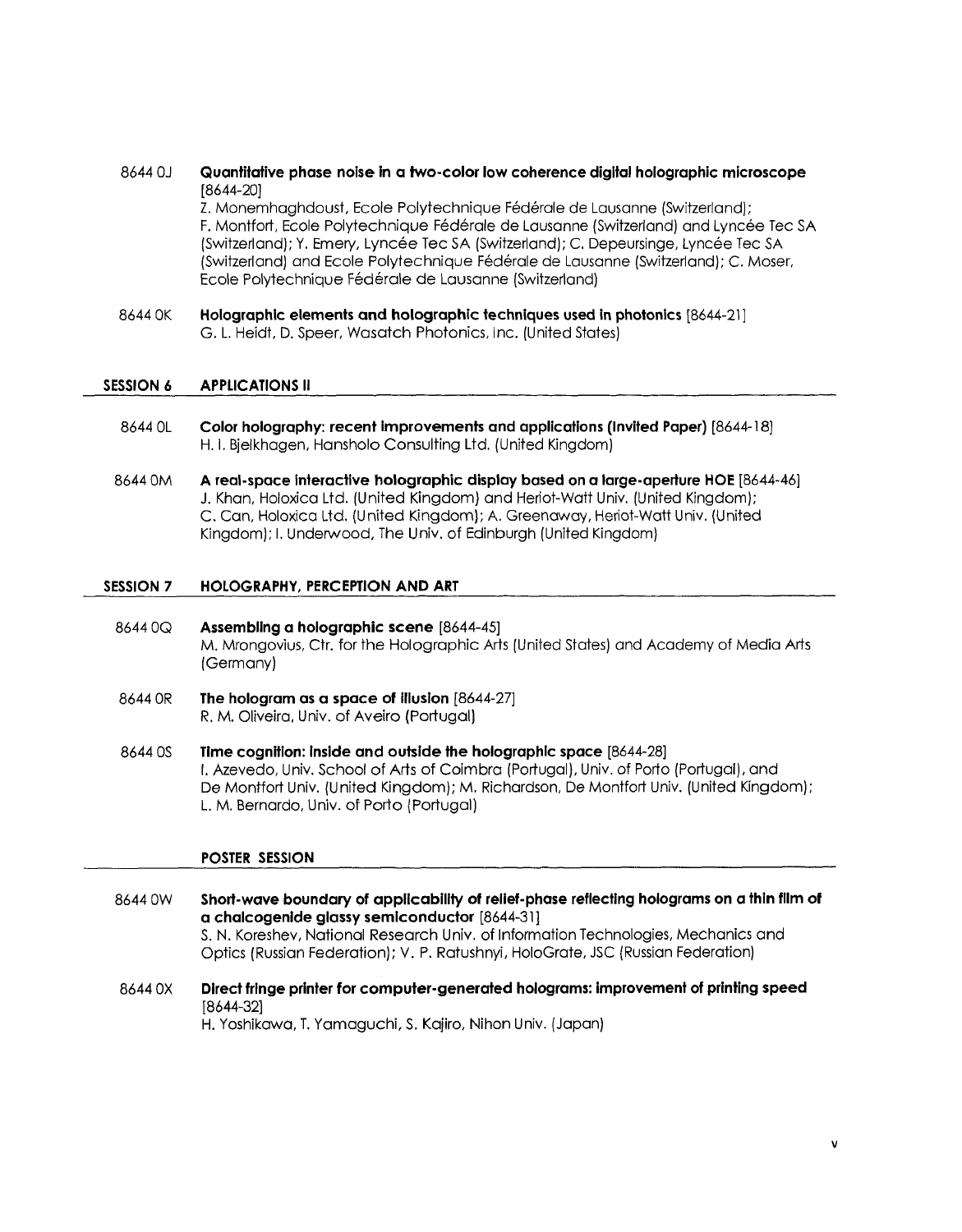#### 8644 OY Hologram recording method for <sup>1</sup> Tbit/in2 [8644-33]

S. Ozawa, K. Okubo, H. Kurata, T. Yamada, S. Yoshida, M. Yamamoto, Tokyo Univ. of Science (Japan)

8644 07 The design of ROM-type holographic memory with iterative Fourier transform algorithm [8644-34]

H. Akamatsu, K. Yamada, N. Unno, S. Yoshida, J. Taniguchi, M. Yamamoto, Tokyo Univ. of Science (Japan)

- 8644 <sup>10</sup> Spatial frequency study of holograms with albumins material [8644-35] M. J. Ordohez-Padilla, A. Olivares-Perez, L. R. Berriel-Valdos, Instituto Nacional de Astrofísica, Óptica y Electrónica (Mexico)
- 8644 <sup>11</sup> Spatial frequency behavior of holograms made with pectin and oxidizing agents [8644-36] M. J. Ordóñez-Padilla, A. Olivares-Pérez, Instituto Nacional de Astrofísica, Óptica y Electrónica (Mexico); N. Grijalva-Ortiz, Benemérita Univ. Autónoma de Puebla (Mexico); I. Fuentes-Tapia, Instituto Nacional de Astrofísica, Óptica y Electrónica (Mexico)
- 8644 <sup>12</sup> Measurement method for objective evaluation of reconstructed image quality in CGH [8644-37]

K. Suzuki, Y. Sakamoto, Hokkaido Univ. (Japan)

- 8644 13 Eyepiece-type full-color electro-holographic display for binocular vision [8644-38] T. Yoneyama, C. Yang, Y. Sakamoto, Hokkaido Univ. (Japan); F. Okuyama, Suzuka Univ. of Medical Science (Japan)
- 8644 14 Compound common-path digital holographic microscope [8644-39] W. Qu, Z. Wang, C. Y. Cheng, Ngee Ann Polytechnic (Singapore); A. Asundi, Nanyang Technological Univ. (Singapore)
- 8644 <sup>15</sup> Holographic diffraction gratings to measure micromovements [8644-40] A. Olivares-Perez, Instituto Nacional de Astrofisica, Optica <sup>y</sup> Electronica (Mexico); M. A. Lara-Peña, J. A. García-Monge, P. A. Valencia-Acuña, J. M. Villa-Hernández, Univ. de Sonora (Mexico); I. Fuentes-Tapia, Instituto Nacional de Astrofisica, 6ptica <sup>y</sup> Electronica (Mexico)
- 8644 <sup>16</sup> Acrylamide-adhesive as holographic recording medium [8644-41] S. Toxqui-López, Benemérita Univ. Autónoma de Puebla (Mexico); A. Olivares-Pérez, I. Fuentes-Tapia, Instituto Nacional de Astrofísica, Óptica y Electrónica (Mexico)
- 8644 <sup>17</sup> An optical symmetric cryptographic system with simultaneous encryption and transmission of binary data and secret key by using dual phase-shifting digital holography [8644-42] S. K. Gil, Univ. of Suwon (Korea, Republic of); S. H. Jeon, Univ. of Incheon (Korea, Republic of); J. R. Jung, Suwon Science College (Korea, Republic of)
- 8644 <sup>18</sup> Fast generation of video hologram patterns by use of motion vectors of three-dimensional objects [8644-43] X. -B. Dong, H.-M. Choi, M.-W. Kwon, S.-C. Kim, E.-S. Kim, Kwangwoon Univ. (Korea,

Republic of)